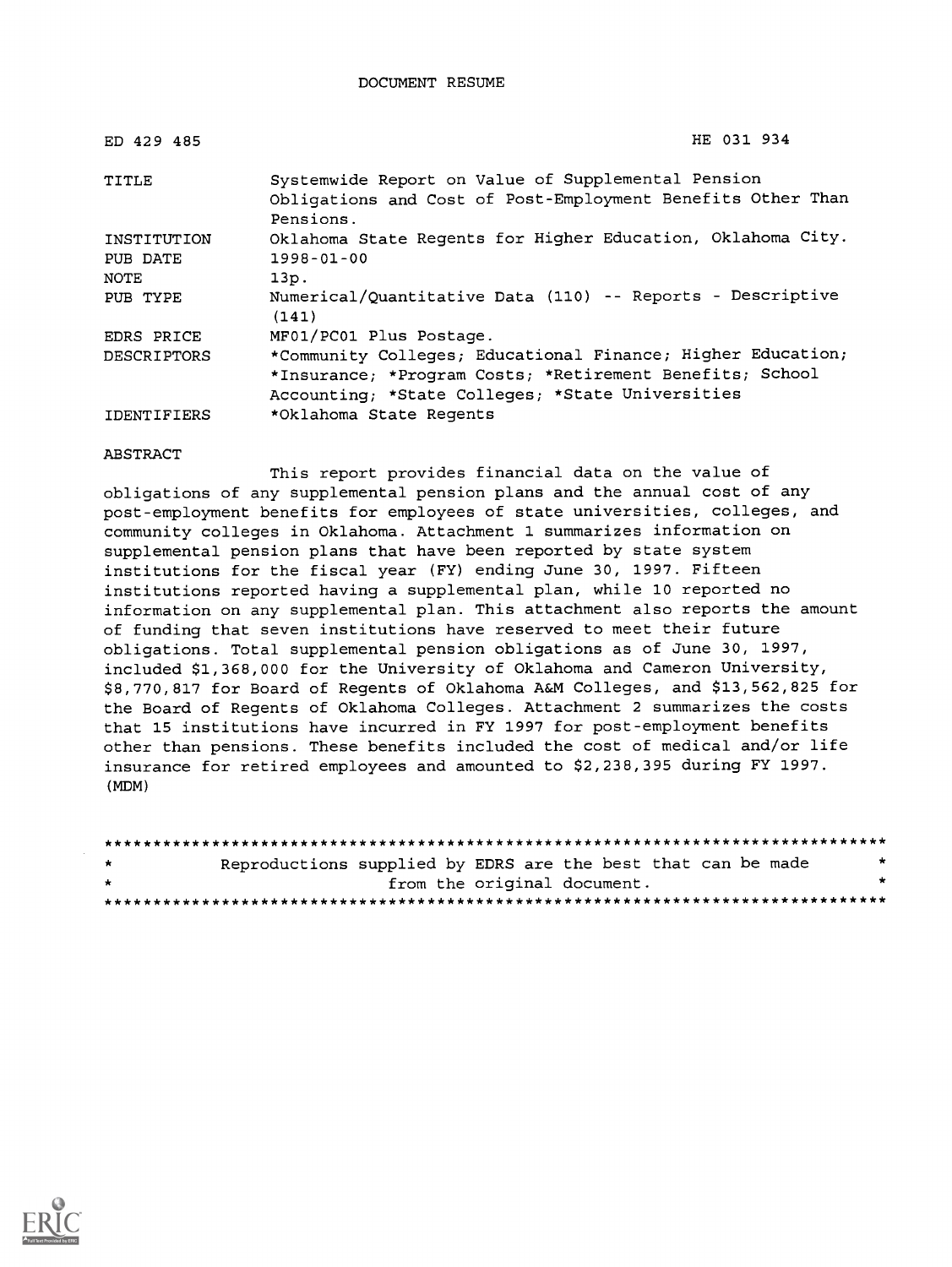ED 429 485

# SYSTEMWIDE REPORT ON VALUE OF SUPPLEMENTAL PENSION OBLIGATIONS AND COST OF POST-EMPLOYMENT BENEFITS OTHER THAN PENSIONS

PERMISSION TO REPRODUCE AND DISSEMINATE THIS MATERIAL HAS BEEN GRANTED BY

S<br>
Ok<u>lahoma State Regents</u><br>
M for Higher Education for Higher Education

> TO THE EDUCATIONAL RESOURCES INFORMATION CENTER (ERIC)

U S. DEPARTMENT OF EDUCATION Office of Educational Research and Improvement EDUCATIONAL RESOURCES INFORMATION

CENTER (ERIC)<br>This document has been reproduced as<br>received from the person or organization originating it.

0 Minor changes have been made to improve reproduction quality.

Points of view or opinions stated in this<br>document do not necessarily represent<br>official OERI position or policy.

Oklahoma State Regents for Higher Education State Capitol, Oklahoma City

January, 1998



 $5/$ 

 $\mathscr{P}$ 

BESTCOPY AVAILABLE

 $\mathbf{I}$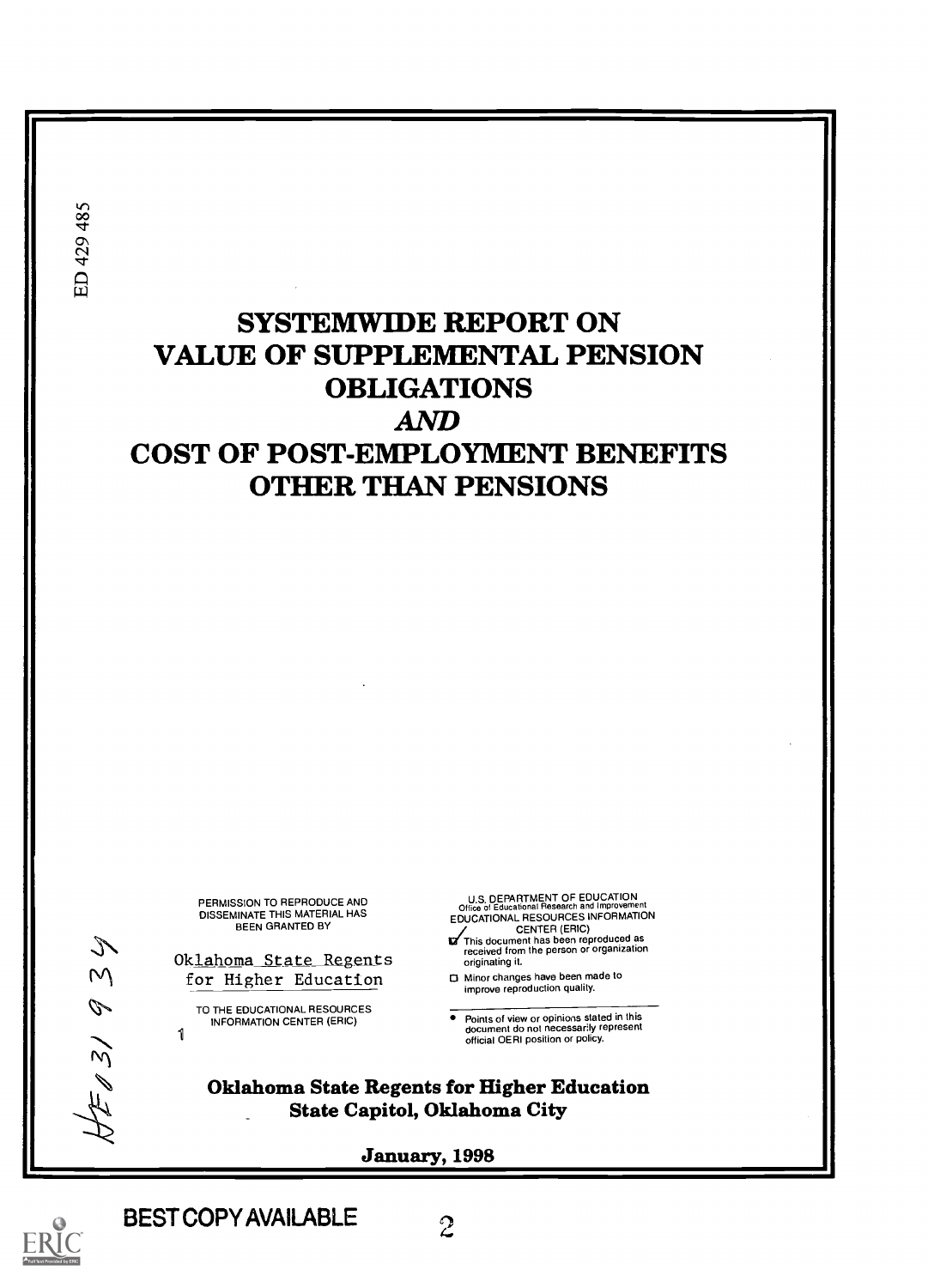#### OKLAHOMA STATE REGENTS FOR HIGHER EDUCATION

Robert L. McCormick Chairman Stillwater

John Massey Stephen J. Jatras Vice Chairman, Durant

Secretary, Lawton

Leonard J. Eaton, Jr. Assistant Secretary, Tulsa

Marlin "Ike" Glass, Jr. Newkirk

Bill Burgess, Jr. Frederick W. McCann Secretary, Lawton Channel City (1999) and Secretary, Lawton City (1999) and Secretary, Lawton City (1999) and Secretary (1999) and Secretary, Lawton (1999) and Secretary (1999) and Sec

Joe L. Mayer Guymon

Carl R. Renfro Ponca City

The Oklahoma State Regents for Higher Education in compliance with Titles VI and VII of the Civil Rights Act of 1964, Executive Order 11246 as amended, Title IX of the Education Amendments of 1972, Americans with Disabilities Act of 1990 and other federal laws do not discriminate on the basis of race, color, national origin, sex, age, religion, handicap, or status as a veteran in any of its policies, practices, or procedures. This includes but is not limited to admissions, employment, financial aid, and educational services.

This publication, duplicated by the State Regents' central services, is issued by the Oklahoma State Regents far Higher Education as authorized by 70 0.8. 1991, Section 3206. Copies have been prepared and distributed internally. Copies hsve been deposited with the Publications Clearinghouse of the Oklahoma Deurtment of Libraries.



Hans Brisch Chancellor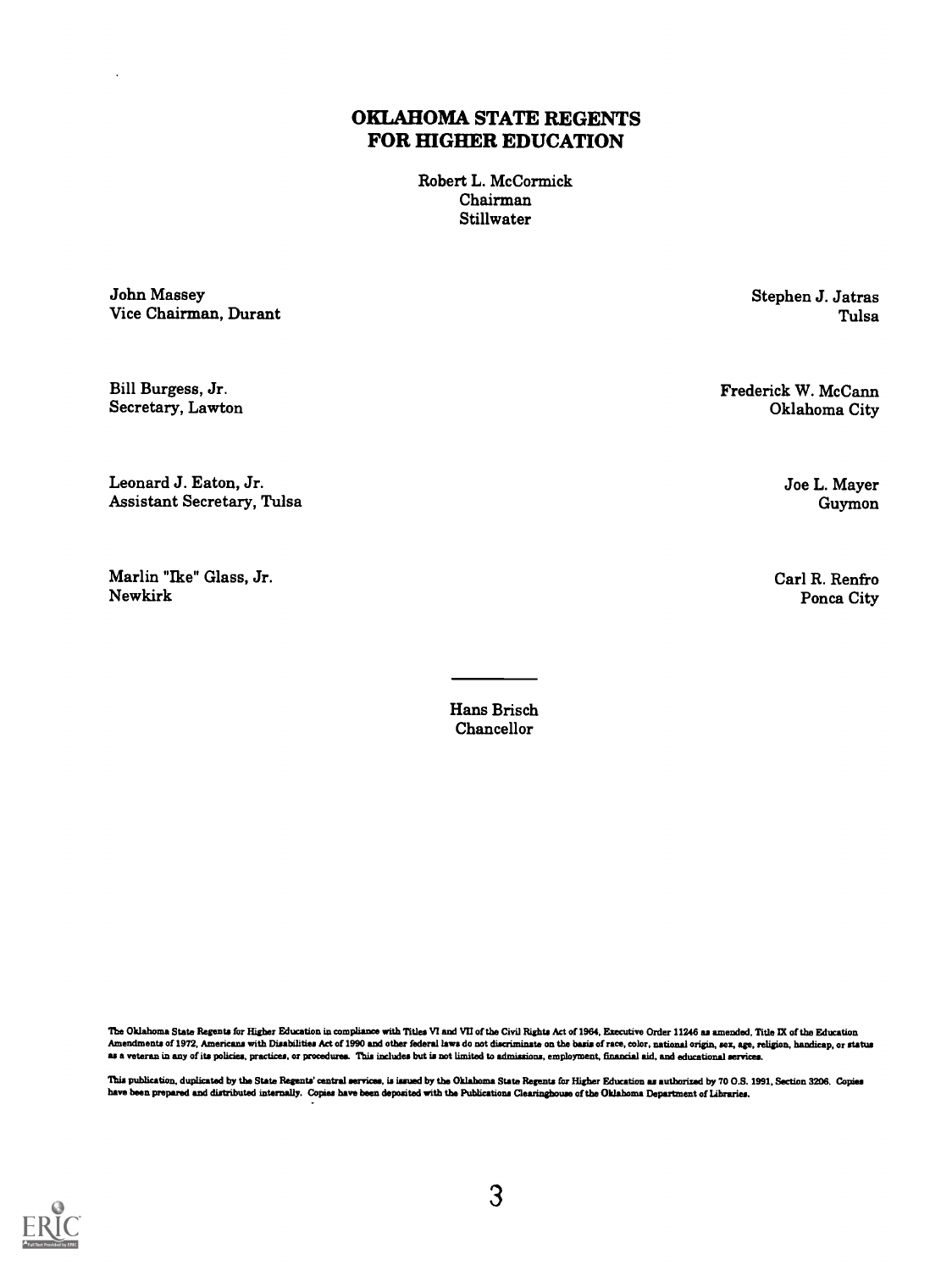#### OKLAHOMA STATE REGENTS FOR HIGHER EDUCATION

Systemwide Report on Value of Supplemental Pension Obligations and Cost of Post-Employment Benefits Other Than Pensions for the Fiscal Year Ending June 30, 1997

Pursuant to 70 0.S. 1991, Section 17-116.7, institutions in the Oklahoma State System of Higher Education are required to disclose information in their annual financial statements concerning: (1) the value of obligations of any supplemental pension plans and (2) the annual cost of any post-employment benefits other than pensions. The statute requires that this information be disclosed in accordance with appropriate accounting standards. It also requires that information reported by state system institutions be summarized by the Oklahoma State Regents for Higher Education into a systemwide report for submission to the Governor, the Speaker of the House of Representatives and the President Pro Tempore of the Senate. This is the seventh systemwide report that has been prepared. Attachments I and II, respectively, are summaries of the information disclosed by institutions in their FY1997 annual financial reports pertaining to the value of supplemental pension obligations and to the costs of post-employment benefits other than pensions.

#### REQUIREMENTS OF ACCOUNTING STANDARDS

Accounting standards for local and state government reporting entities, including public colleges and universities, are established by the Governmental Accounting Standards Board (GASB), the standards setting authority for all public bodies. The two accounting standards pertinent to this statute are: (1) GASB Statement No. 5, Disclosure of Pension Information bv Public Employee Retirement Systems and State and Local Governmental Employers; and (2) GASB Statement No. 12, Disclosure of Information on Post-emplovment Benefits Other



<sup>1</sup>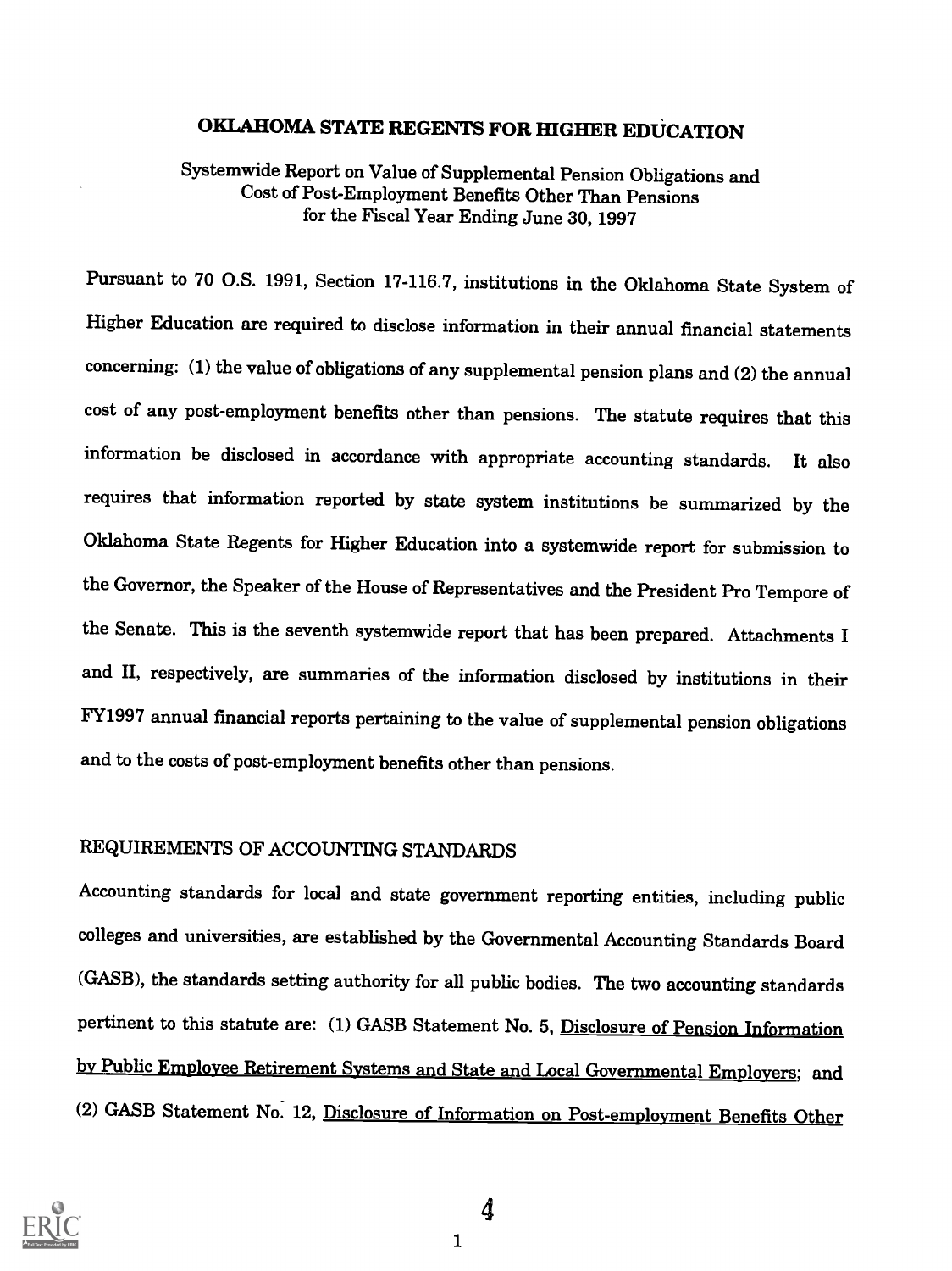Than Pension Benefits by State and Local Government Employers. GASB Statement No. 5 was effective for financial reports beginning with the fiscal year ending June 30, 1990. The effect of this standard is to require public colleges and universities to disclose by footnote to the financial statements the existence of any supplemental pension plans including the actuarial valuation and funding status of pension obligations. GASB Statement No. 12 was effective beginning with the fiscal year ending June 30, 1991. The effect of this standard is to require disclosure in a similar manner of the annual cost of post-employment benefits other than pensions.

Attachment I summarizes information on supplemental pension plans that have been reported by state system institutions for the fiscal year ending June 30, 1997. Fifteen (15) institutions reported having a supplemental pension plan. Ten (10) institutions reported no information on any supplemental pension plans. The information reported does not include pension obligations of the Oklahoma Teachers Retirement System (OTRS) on behalf of college and university personnel. The provisions of supplemental pension plans vary between institutions offering such plans, but typically involve assuring a minimum retirement benefit for an employee based on pay and years of service. An institution's obligations under a supplemental pension plan usually involves paying the difference between the minimum retirement benefit and the combined benefits paid from OTRS, Social Security and any other funded pension plan. Attachment I also reports the amount of funding that seven institutions have reserved to meet their future obligations.

Attachment II summarizes the costs that fifteen institutions had incurred in FY1997 for post-employment benefits other than pensions. The types of post-employment benefits



5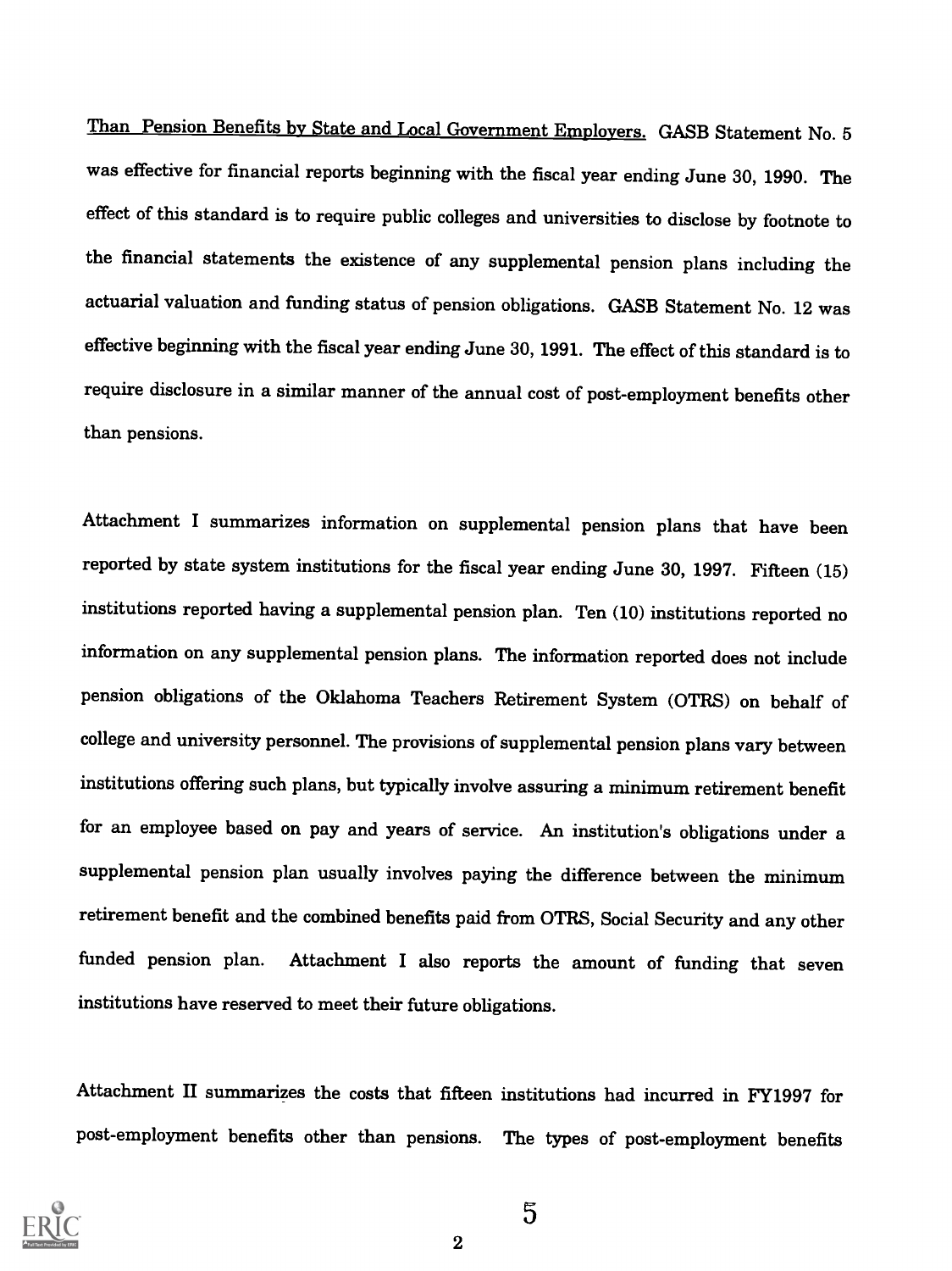reported consisted of the costs of health and life insurance that were paid by the institutions on behalf of their retirees.

#### SUPPLEMENTAL PENSION OBLIGATIONS - GASB 5

Total supplemental pension obligations required to be reported by GASB Statement No. 5 is described as the present value of pension benefits, adjusted for the effects of projected salary and annuity increases, estimated to be payable in the future. Supplemental pension obligations reported are to be determined as part of an actuarial valuation as of June 30, 1997, and are to include separate valuations for retired employees, and where applicable, for current employees. The systemwide actuarial assumptions use in the 1997 valuations were the same as those used in the 1996 valuations. These are included with Attachment I. The valuations also include changes made to the Oklahoma Teachers Retirement Systems benefit formula as a result of legislation enacted in the 1992, 1995 and 1996 legislative sessions.

Highlights of the information reported in Attachment I include:

1. As of June 30, 1997, supplemental pension obligations were reported by 15 institutions and amounted to \$24,163,728. Approximately 81% of the total obligations reported are attributable to retired employees or to individuals who are not current employees but are vested in the supplemental pension plan.

2. Supplemental pension plans reported by 7 of the 15 institutions include no obligations related to current employees.

3. Assets have been set aside funds at 7 institutions to meet all or a portion of their future pension obligations.

It is important to understand that the amounts reported are actuarially derived and based on assumptions which may not materialize. The valuations, however, provide a basis for understanding the potential magnitude of an institution's future liability. The ultimate

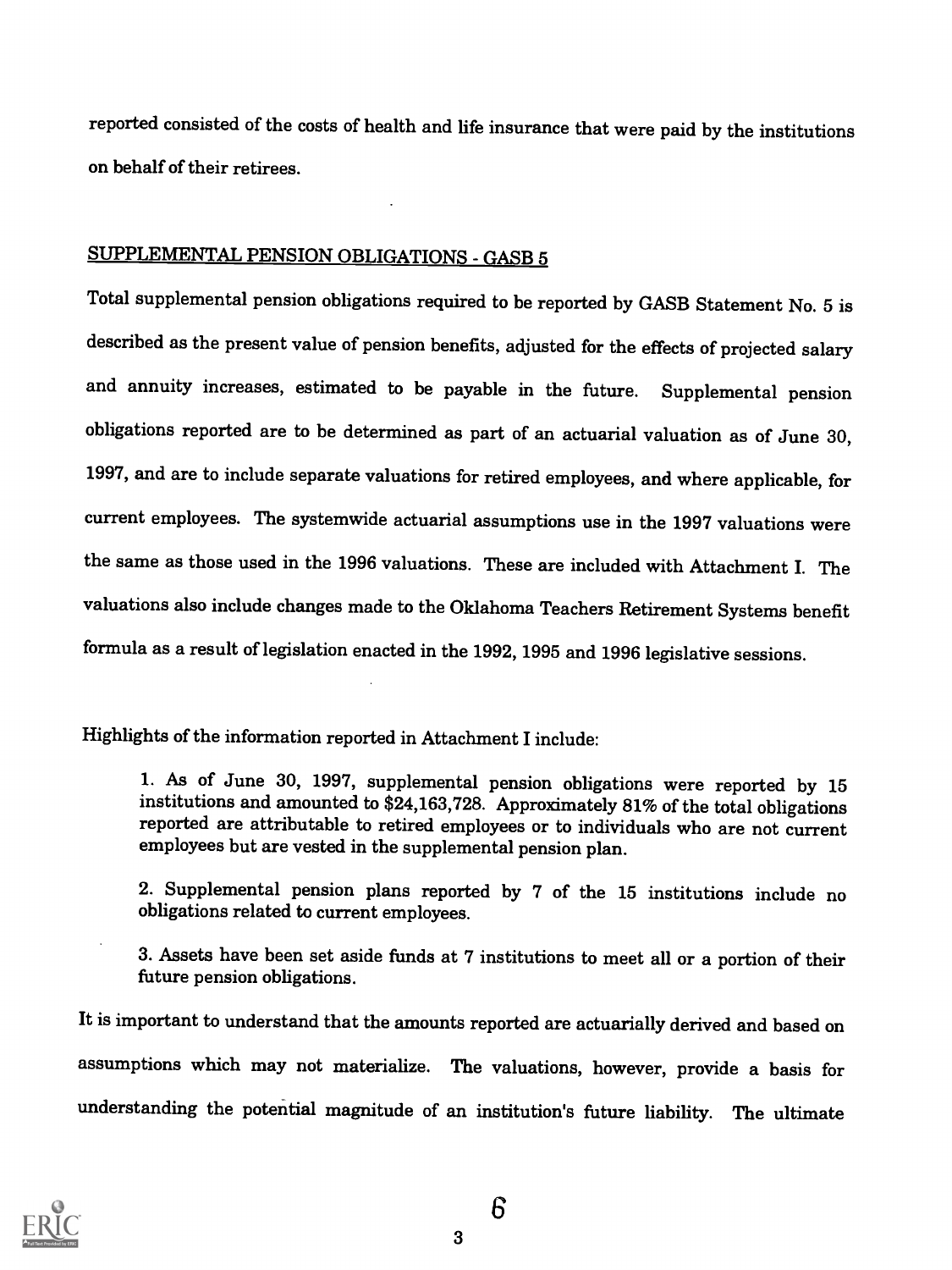actual liability, obviously, could be more or less given the reasonableness of the assumptions used.

#### POST-EMPLOYMENT BENEFITS - GASB 12

Fifteen (15) institutions reported information in FY1997 relating to costs of post-employment

benefits other than pensions. These benefits covered the cost of medical and/or life insurance

for retired employees. A summary of the highlights from Attachment II include:

- 1. Total systemwide cost of post-employment benefits amounted to \$2,238,395 during FY1997. Of this amount, \$2,164,735 was expended by 10 institutions for medical insurance benefits. The remainder, \$73,660, was expended by life insurance benefits.
- 2. One institution accounted for about 69% of the total systemwide cost. Ten (10) institutions did not report any costs relating to post-employment benefits.

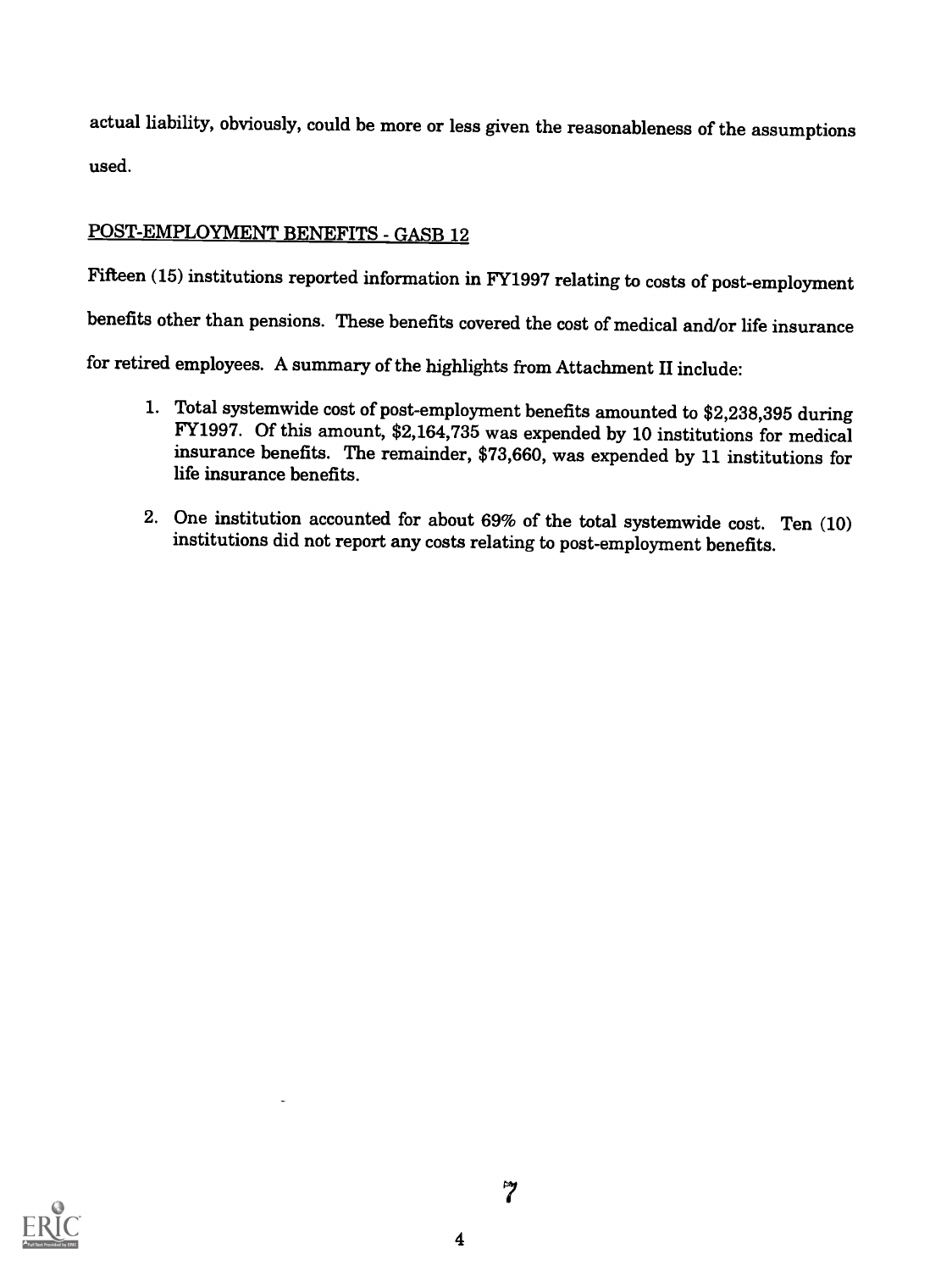#### OKLAHOMA STATE REGENTS FOR HIGHER EDUCATION

#### Systemwide Report on Value of Supplemental Pension Obligations As of June 30, 1997

|                                        | <b>Supplemental Pension</b><br>Obligations as of June 30, 1997 | <b>Net Assets</b> |              |                                  |
|----------------------------------------|----------------------------------------------------------------|-------------------|--------------|----------------------------------|
|                                        | Retirees/<br><b>Vested</b>                                     | Current           |              | <b>Available</b><br>for Benefits |
| Institution                            | <b>Participants Employees</b>                                  |                   | <b>Total</b> | 6/30/97                          |
|                                        |                                                                |                   |              |                                  |
| Board of Regents of the University of  |                                                                |                   |              |                                  |
| <b>Oklahoma and Cameron University</b> |                                                                |                   |              |                                  |
| Norman Campus:                         |                                                                |                   |              |                                  |
| Supplemental Retirement Plan           | \$1,161,000                                                    | \$0               | \$1,161,000  | \$0                              |
| Total - Norman Campus                  | 1,161,000                                                      | 0                 | 1,161,000    | 0                                |
| <b>Health Sciences Center:</b>         |                                                                |                   |              |                                  |
| Supplemental Retirement Plan           | 24,000                                                         | $\bf{0}$          |              |                                  |
|                                        |                                                                |                   | 24,000       | 0                                |
| <b>Total Health Science Center</b>     | 24,000                                                         | 0                 | 24,000       | 0                                |
| <b>Total - University of Oklahoma</b>  | \$1,185,000                                                    | \$0               | \$1,185,000  | \$0                              |
|                                        |                                                                |                   |              |                                  |
| <b>Cameron University</b>              |                                                                |                   |              |                                  |
| Supplemental Retirement Plan           | 183,000                                                        | $\bf{0}$          | 183,000      | 0                                |
| <b>Total Board of Regents of the</b>   |                                                                |                   |              |                                  |
| University of Oklahoma and             |                                                                |                   |              |                                  |
| <b>Cameron University</b>              | \$1,368,000                                                    | \$0               | \$1,368,000  | \$0                              |
| Board of Regents Oklahoma A&M Colleges |                                                                |                   |              |                                  |
| <b>Oklahoma State University</b>       |                                                                |                   |              |                                  |
| Supplemental and Early                 |                                                                |                   |              |                                  |
| <b>Retirement Plans</b>                | 7,590,817                                                      | 0                 | 7,590,817    | $\bf{0}$                         |
|                                        |                                                                |                   |              |                                  |
| <b>Langston University</b>             |                                                                |                   |              |                                  |
| Supplemental Retirement Plan           | 102,000                                                        | 383,000           | 485,000      | $\bf{0}$                         |
| <b>Panhandle State University</b>      |                                                                |                   |              |                                  |
| Supplemental Retirement Plan           | 191,000                                                        | $\bf{0}$          | 191,000      | $\bf{0}$                         |
|                                        |                                                                |                   |              |                                  |
| Northeastern Okla. A&M College         |                                                                |                   |              |                                  |
| Supplemental Retirement Plan           | 157,000                                                        | $\pmb{0}$         | 157,000      | 0                                |
| <b>Connors State College</b>           |                                                                |                   |              |                                  |
| Supplemental Retirement Plan           | 347,000                                                        | $\bf{0}$          | 347,000      | 0                                |
| <b>Total - Board of Regents of</b>     |                                                                |                   |              |                                  |
| Oklahoma A&M Colleges                  | \$8,387,817                                                    | \$383,000         |              |                                  |
|                                        |                                                                |                   | \$8,770,817  | \$0                              |



 $8<sup>°</sup>$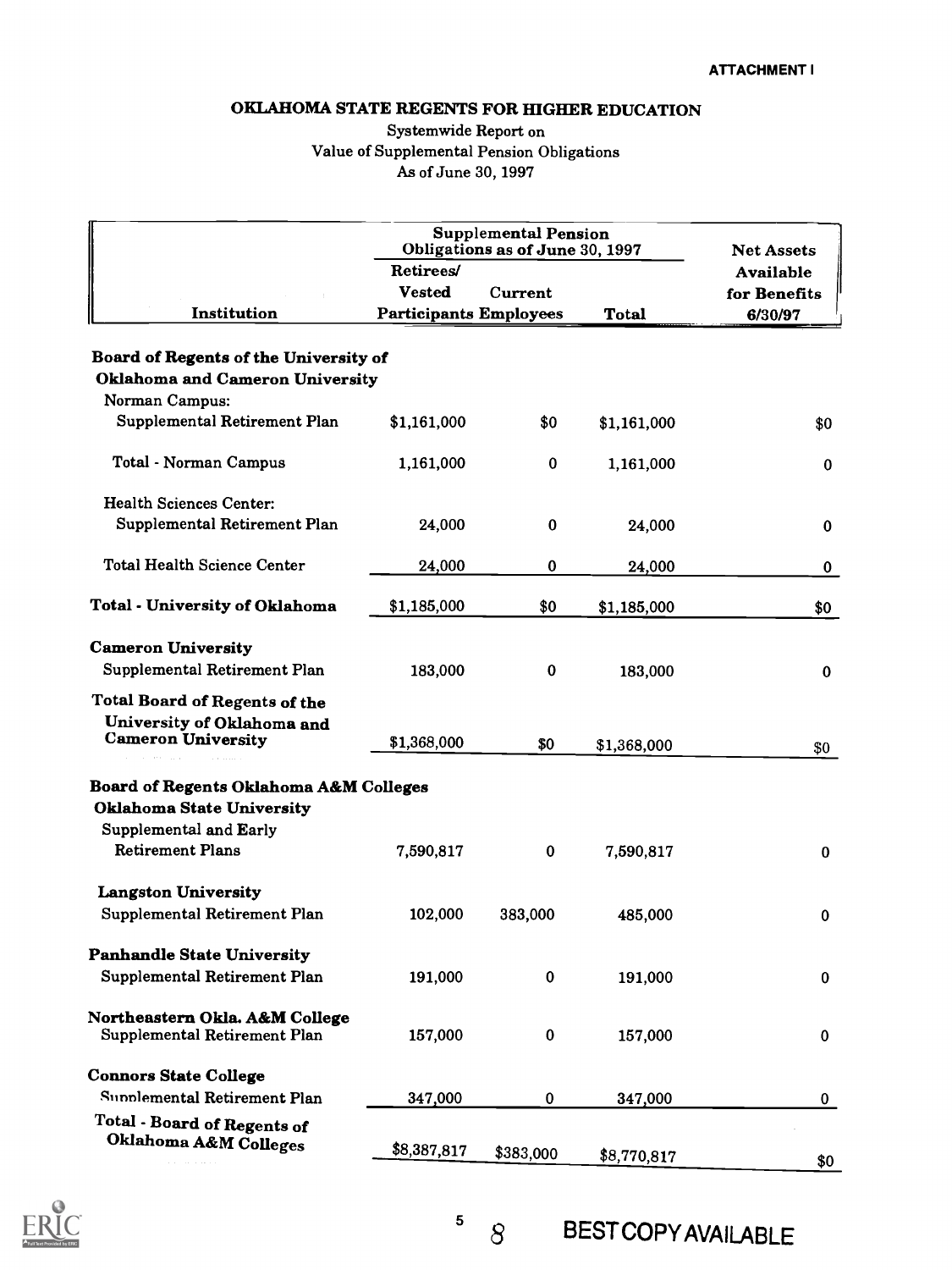|                                                                       | <b>Supplemental Pension</b><br>Obligations as of June 30, 1997 | <b>Net Assets</b>          |              |                  |  |  |
|-----------------------------------------------------------------------|----------------------------------------------------------------|----------------------------|--------------|------------------|--|--|
|                                                                       | Retirees/                                                      |                            |              | <b>Available</b> |  |  |
|                                                                       | <b>Vested</b>                                                  | Current                    |              | for Benefits     |  |  |
| Institution                                                           | <b>Participants Employees</b>                                  |                            | Total        | 6/30/97          |  |  |
| <b>Board of Regents of Oklahoma Colleges</b>                          |                                                                |                            |              |                  |  |  |
| University of Central Oklahoma                                        |                                                                |                            |              |                  |  |  |
| Supplemental Retirement Plan                                          | 4,082,192                                                      | 848,882                    | 4,931,074    | 2,630,364        |  |  |
| <b>East Central University</b>                                        |                                                                |                            |              |                  |  |  |
| Supplemental Retirement Plan                                          | 1,103,581                                                      | 446,649                    | 1,550,230    | 532,229          |  |  |
| Northeastern State University                                         |                                                                |                            |              |                  |  |  |
| Supplemental Retirement Plan                                          | 2,202,063                                                      | 475,255                    | 2,677,318    | 2,382,876        |  |  |
| Northwestern Okla. State Univ.                                        |                                                                |                            |              |                  |  |  |
| Supplemental Retirement Plan                                          | 102,031                                                        | 402,553                    | 504,584      | 207,741          |  |  |
| Southeastern Oklahoma State                                           |                                                                |                            |              |                  |  |  |
| Supplemental Retirement Plan                                          | 1,860,521                                                      | 179,380                    | 2,039,901    | 1,112,632        |  |  |
| Southwestern Oklahoma State                                           |                                                                |                            |              |                  |  |  |
| Supplemental Retirement Plan                                          | 1,596,218                                                      | 263,500                    | 1,859,718    | 1,592,225        |  |  |
| <b>Total - Board of Regents of</b><br><b>Oklahoma Colleges</b>        | \$10,946,606                                                   | \$2,616,219                | \$13,562,825 | \$8,458,067      |  |  |
| <b>University of Science and Arts</b><br>of Oklahoma<br>None reported |                                                                |                            |              |                  |  |  |
| <b>Rogers University</b><br>None reported                             |                                                                |                            |              |                  |  |  |
| <b>Carl Albert State College</b><br>None reported                     |                                                                |                            |              |                  |  |  |
| Eastern Oklahoma State College<br>Supplemental Retirement Plan        | 62,031                                                         | $\bf{0}$                   | 62,031       | $\bf{0}$         |  |  |
| <b>Murray State College</b><br>None Reported                          |                                                                |                            |              |                  |  |  |
| Northern Oklahoma College<br>None reported                            |                                                                |                            |              |                  |  |  |
| <b>Oklahoma City Community College</b><br>None reported               |                                                                | <b>BEST COPY AVAILABLE</b> |              |                  |  |  |

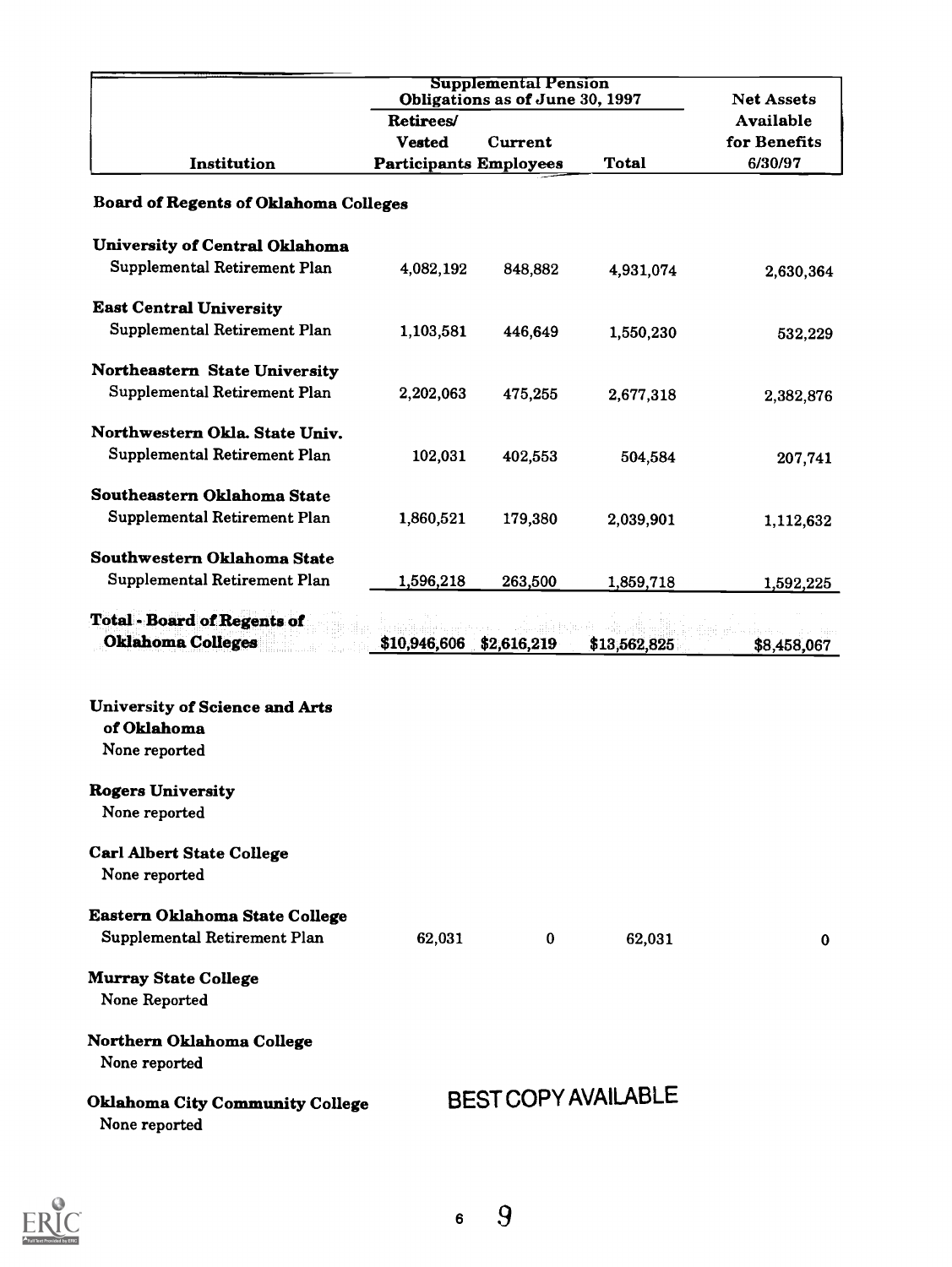#### Redlands Community College

None reported

|                                                 | <b>Supplemental Pension</b><br>Obligations as of June 30, 1997 |          | <b>Net Assets</b> |                           |  |
|-------------------------------------------------|----------------------------------------------------------------|----------|-------------------|---------------------------|--|
|                                                 | Retirees/<br><b>Vested</b>                                     | Current  |                   | Available<br>for Benefits |  |
| Institution                                     | <b>Participants Employees</b>                                  |          | Total             | 6/30/97                   |  |
| <b>Rose State College</b>                       |                                                                |          |                   |                           |  |
| Supplemental Retirement Plan                    | $\bf{0}$                                                       | $\bf{0}$ | $\Omega$          | 0                         |  |
| <b>Seminole State College</b><br>None Reported  |                                                                |          |                   |                           |  |
| <b>Tulsa Community College</b>                  |                                                                |          |                   |                           |  |
| Supplemental Retirement Plan                    | 0                                                              | 400,055  | 400,055           | 956,043                   |  |
| Western Oklahoma State College<br>None reported |                                                                |          |                   |                           |  |



 $\sim$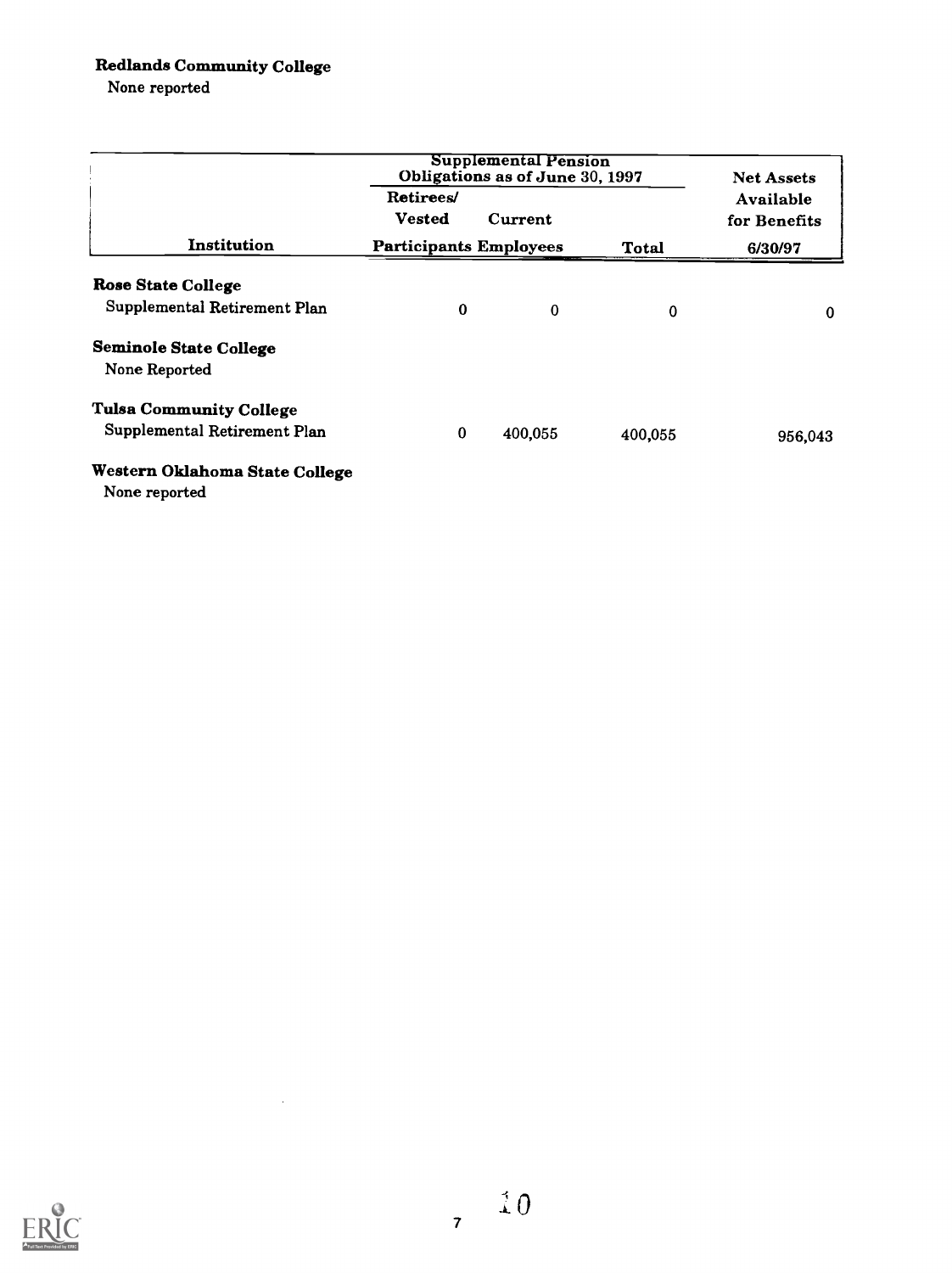#### STANDARD ACTUARIAL ASSUMPTIONS FOR CALCULATION OF SUPPLEMENTAL PENSION OBLIGATIONS AS OF JUNE 30, 1997

Pursuant to State Regents' Systemwide Policy for Disclosure of Pension Information and Postemployment Benefits Other Than Pensions, the following standard actuarial use in disclosing information in annual financial reports for FY1997. The disclosure of information shall be made in accordance with requirements of Governmental Accounting Standards Board Statement No. 5, Disclosure of Pension Information by Public Employee<br>Retirement Systems and State and Local Government Employers. Actuarial valuations shall take into account the Oklahoma Teachers Retirement System new benefit formula as provided by legislation enacted during the 1992, 1995 and 1996 legislative sessions.

#### DISCOUNT RATE:

8.00 Percent (Indexed to Most Current Published Discount Rate Used by the Oklahoma Teachers Retirement System in its Actuarial Valuations)

RATE FOR PROJECTED EMPLOYEE SALARY INCREASES, IF APPLICABLE: 3.5 Percent, Including Inflation and Seniority/Merit

## RATE FOR PROJECTED POSTEMPLOYMENT ANNUITY INCREASES, IF APPLICABLE:

3.5 Percent

## DESIGNATED MORTALITY TABLE:

1983 Group Annuity for Males and Females

#### ASSUMED RETIREMENT AGE: 65 Years of Age

PRE-RETIREMENT WITHDRAWAL RATE:

T-3 Employee Turnover Table (See attachment)

## ACTUARIAL FUNDING METHOD FOR COMPUTING CONTRIBUTION REQUIREMENT:

#### Projected Unit Cost Method

ACCUMULATION RATE FOR TIAA/CREF CONTRIBUTION, IF APPLICABLE: Same Rate Used for Discount Rate

ANNUAL INCOME CONVERSION RATE FOR TIAA/CREF, IF APPLICABLE: \$7.10 per \$1,000 of Accumulation

AMORTIZATION PERIOD FOR FUNDING OF PENSION OBLIGATION, IF APPLICABLE:

Not to Exceed 25 Years

BASIS FOR VALUATION OF PLAN ASSETS, IF APPLICABLE: Market Value



8  $\mathbf{1}$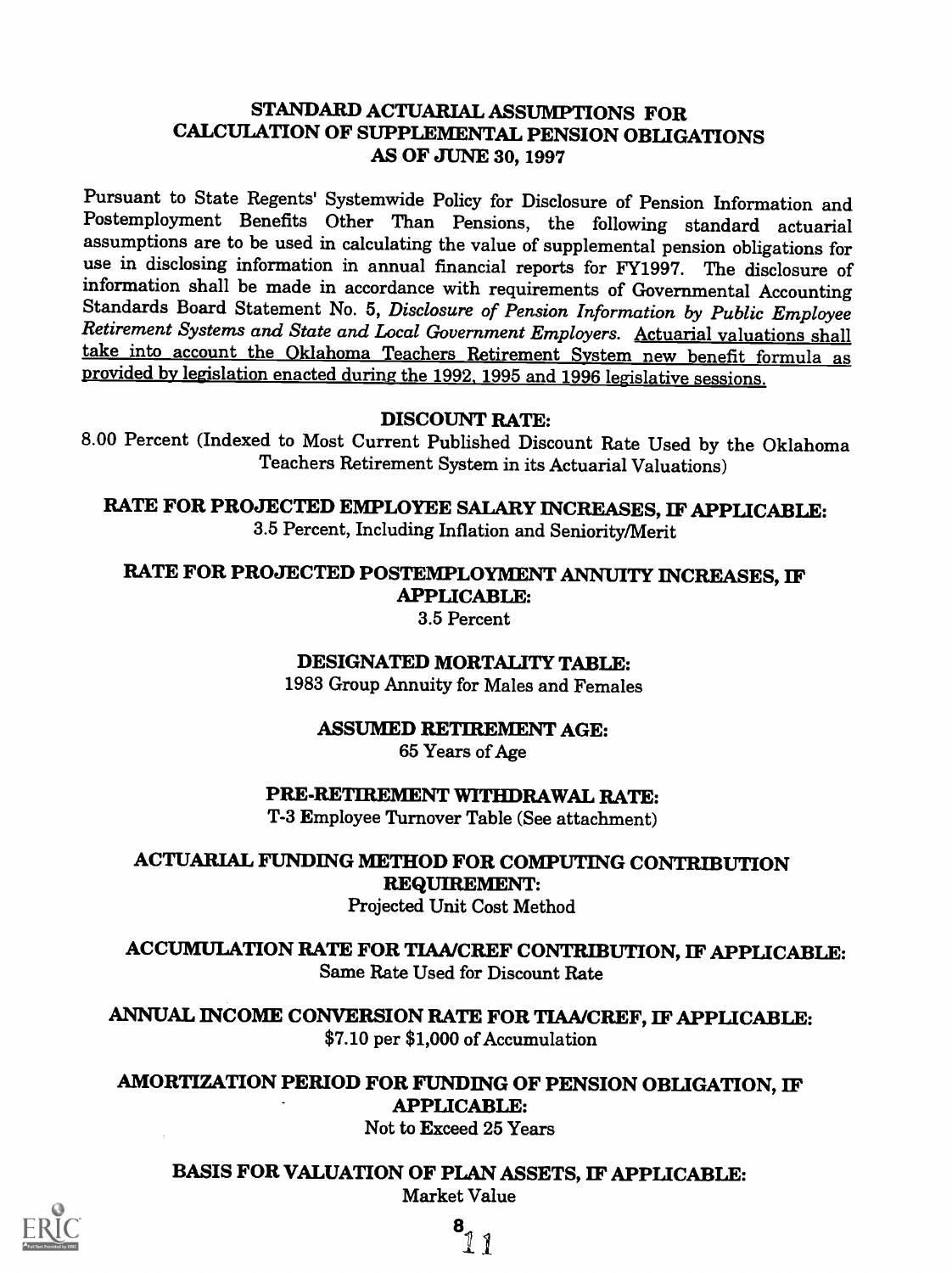## T-3 EMPLOYEE TURNOVER TABLE Rate of Employee Turnover

 $\mathcal{L}^{\text{max}}_{\text{max}}$  and  $\mathcal{L}^{\text{max}}_{\text{max}}$ 

W(X)=Probability withdrawal at age X

| $\mathbf{AGE}$ | W(X)     |
|----------------|----------|
| 20             | 0.065775 |
| 21             | 0.062179 |
| 22             | 0.059081 |
| 23             | 0.056482 |
| 24             | 0.054379 |
| 25             | 0.052704 |
| 26             | 0.051387 |
| 27             | 0.050358 |
| 28             | 0.049547 |
| 29             | 0.048888 |
| 30             | 0.048312 |
| 31             | 0.047756 |
| 32             | 0.047165 |
| 33             | 0.046488 |
| 34             | 0.045687 |
| 35             | 0.044736 |
| 36             | 0.043629 |
| 37             | 0.042376 |
| 38             | 0.041036 |
| 39             | 0.039690 |
| 40             | 0.038412 |
| 41             | 0.037229 |
| 42             | 0.036139 |
| 43             | 0.035048 |
| 44             | 0.033784 |
| 45             | 0.032149 |
| 46             | 0.029962 |
| 47             | 0.027100 |
| 48             | 0.023544 |
| 49             | 0.019386 |
| 50             | 0.015245 |
| 51             | 0.011813 |
| 52             | 0.009082 |
| 53             | 0.006879 |
| 54             | 0.004987 |
| 55             | 0.003344 |
| 56<br>57       | 0.002074 |
| 58             | 0.001172 |
| 59             | 0.000538 |
| 60 thru 65     | 0.000161 |
|                | 0.000000 |



 $\ddot{\phantom{1}}$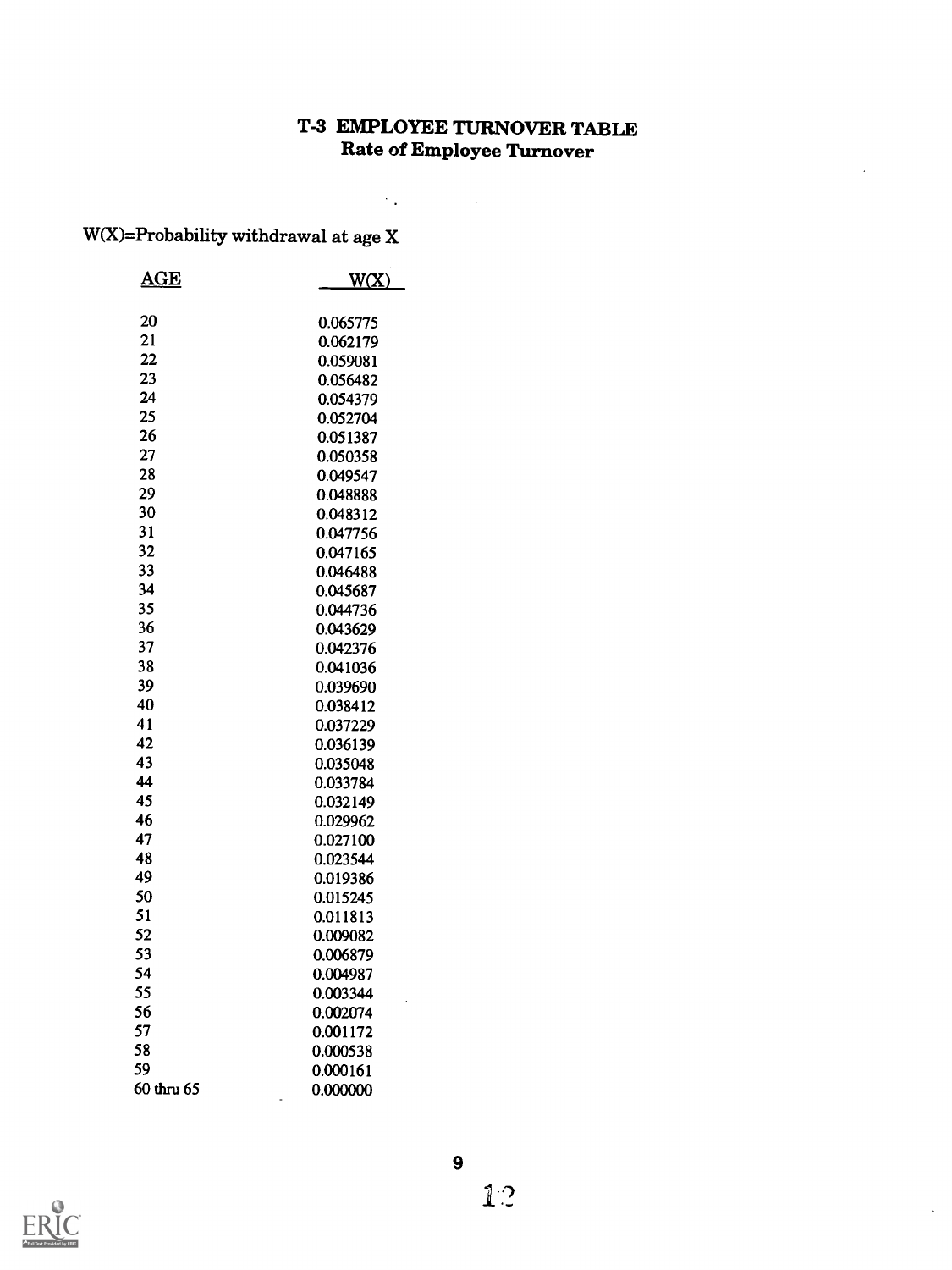## OKLAHOMA STATE REGENTS FOR HIGHER EDUCATION

#### Systemwide Report on Cost of Postemployment Benefits Other Than Pension For Fiscal Year Ending June 30, 1997

| <b>Institution</b>                | e miy         | <b>Medical</b><br><b>Insurance</b> | <b>LIfe</b><br><b>Insurance</b> | <b>Total</b> |
|-----------------------------------|---------------|------------------------------------|---------------------------------|--------------|
| University of Oklahoma - Norman   |               | \$1,220,000                        | \$0                             | \$1,220,000  |
| University of Oklahoma - Health   |               |                                    |                                 |              |
| <b>Sciences Center</b>            |               | 329,000                            | 0                               | 329,000      |
| <b>Cameron University</b>         |               | 0                                  | 2,250                           | 2,250        |
| Oklahoma State University         | None reported |                                    |                                 | 0            |
| <b>Langston University</b>        |               | 0                                  | 882                             | 882          |
| Panhandle State University        |               | $\bf{0}$                           | 679                             | 679          |
| <b>Connors State College</b>      |               | 0                                  | 454                             | 454          |
| Northeastern Oklahoma A&M College |               | $\Omega$                           | 1,898                           | 1,898        |
| University of Central Oklahoma    |               | 143,122                            | 18,696                          | 161,818      |
| <b>East Central University</b>    |               | 70,000                             | 8,100                           | 78,100       |
| Northeastern State University     |               | 112,114                            | 19,500                          | 131,614      |
| Northwestern Oklahoma State Univ. |               | 23,729                             | 3,213                           | 26,942       |
| Southeastern Oklahoma State       |               | 116,788                            | 4,866                           | 121,654      |
| Southwestern Oklahoma State       |               | 104,243                            | 13,122                          | 117,365      |
| University of Science and Arts of |               |                                    |                                 |              |
| Oklahoma                          | None reported |                                    |                                 |              |
| <b>Rogers University</b>          |               | 10,279                             | $\bf{0}$                        | 10,279       |
| Carl Albert State College         | None reported |                                    |                                 |              |
| Eastern Oklahoma State College    | None reported |                                    |                                 |              |
| <b>Murray State College</b>       | None reported |                                    |                                 |              |
| Northern Oklahoma College         | None reported |                                    |                                 |              |
| Oklahoma City Community College   | None reported |                                    |                                 |              |
| <b>Redlands Community College</b> | None reported |                                    |                                 |              |
| <b>Rose State College</b>         |               | 20,460                             |                                 | 20,460       |
| Seminole State College            |               | 15,000                             | $\bf{0}$                        | 15,000       |
| Tulsa Community College           | None reported |                                    |                                 | 0            |
| Western Oklahoma State College    | None reported |                                    |                                 | 0            |
|                                   |               |                                    |                                 | 0            |
| <b>Total</b>                      |               | \$2,164,735                        | \$73,660                        | \$2,238,395  |

## BEST COPY AVAILABLE